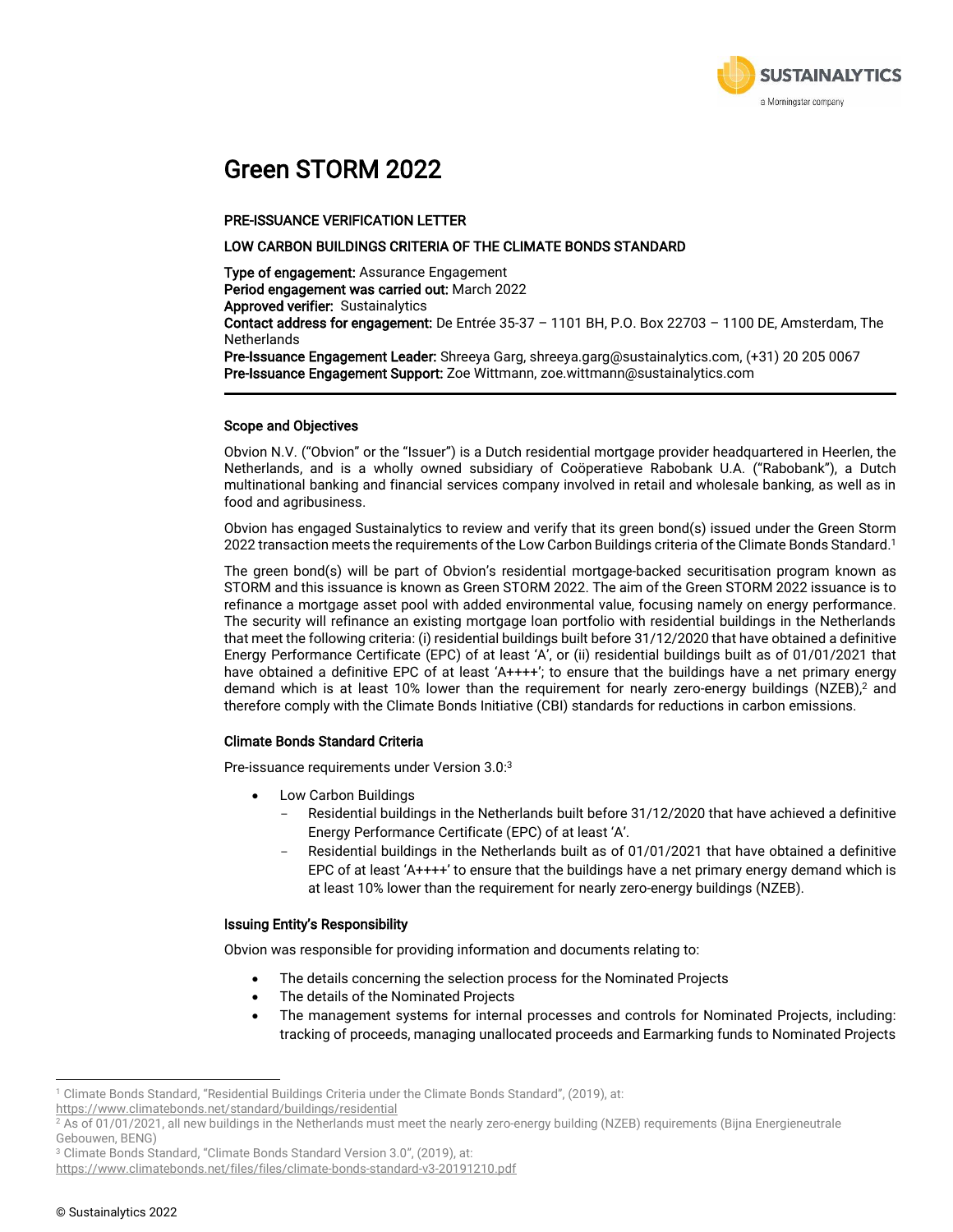

The details of commitments for reporting prior to issuance, including: investment areas, management of unallocated proceeds and frequency of periodic Assurance Engagements

#### Independence and Quality Control

Sustainalytics, a leading provider of ESG and corporate governance research and ratings to investors, conducted the verification of Obvion's green bond, issued to finance eligible projects related to energyefficient residential buildings, and provided an independent opinion informing Obvion as to the conformance of the green bond with the Pre-Issuance requirements and Low Carbon Buildings criteria of the Climate Bonds Standard.

Sustainalytics has relied on the information and the facts presented by Obvion with respect to the Nominated Projects & Assets. Sustainalytics is not responsible nor shall it be held liable if any of the opinions, findings, or conclusions it has set forth herein are not correct due to incorrect or incomplete data provided by Obvion.

Sustainalytics makes all efforts to ensure the highest quality and rigor during its assessment process and enlisted its Sustainability Bonds Review Committee to provide oversight over the assessment of the bond.

#### Verifier's Responsibility

The work undertaken as part of this engagement included conversations with relevant Obvion employees and review of relevant documentation to confirm the green bond's conformance with the Climate Bonds Certification Pre-Issuance Requirements, which include:

- Conformance of Obvion 's green bond with the Climate Bonds Standard Version 3.0;
- Conformance with the Low Carbon Buildings Technical Criteria;
- Conformance with the Internal Processes & Controls requirements;
- Conformance with Reporting Prior to Issuance requirements

#### Basis of the Opinion

Sustainalytics conducted the verification in accordance with the Climate Bonds Standard Version 3.0 and with International Standard on Assurance Engagements 3000 – Assurance Engagements other than Audits or Reviews of Historical Information.

Sustainalytics planned and performed the verification by obtaining evidence and other information and explanations that Sustainalytics considers necessary to give limited assurance that Obvion 's green bond meets the requirements of the Climate Bonds Standard. Upon reviewing evidence and other information, Sustainalytics is of the opinion that Obvion will ensure compliance with the Climate Bonds Standard's requirements.

#### Conclusion

The aim of Obvion's Green STORM 2022 issuance is to refinance a mortgage asset pool which contains a selection of energy efficient residential buildings in the Netherlands. In this context, Obvion's issuance is expected to advance energy efficienct buildings in the Netherlands, towards the transition a low-carbon economy.

Based on the limited assurance procedures conducted of Obvion's green bond under the Low Carbon Buildings criteria of the Climate Bonds Standard, nothing has come to Sustainalytics' attention that causes us to believe that, in all material aspects, Obvion's green bond is not in conformance with the Low Carbon Buildings of the Climate Bonds Standard's Pre-Issuance Requirements.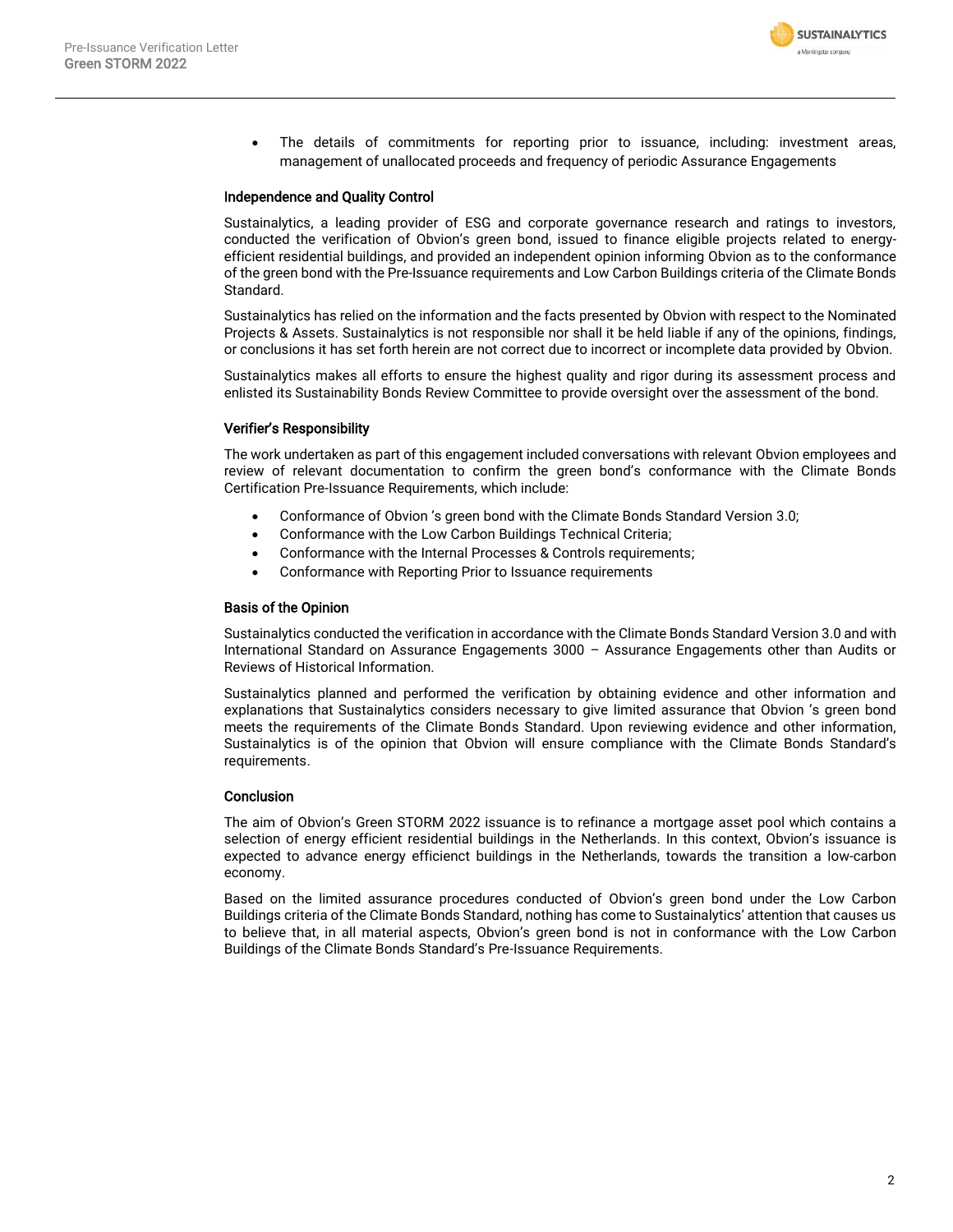

# Schedule 1: Green STORM 2022 Energy Efficient Properties Selection Process

This section describes the methodology that Obvion applies to select energy efficient mortgage loans for its green residential mortgage-backed security (RMBS) programme in line with the Green Bond Principles; a selection of Dutch residential properties with a definitive Energy Performance Certificate (EPC) of at least 'A' or a definitive EPC of at least 'A++++' to ensure that the buildings have a net primary energy demand which is at least 10% lower than the requirement for Nearly Zero Emission Buildings (NZEB).

### Dutch housing energy performance methodology

The Green STORM 2022 selection methodology is based on EPCs as calculated by the Dutch government's methodologies. As of 01/01/2021, a new standard to determine EPCs is used. The Green STORM 2022 transaction can include EPCs that have been issued before or after 31/12/2020. Both methodologies are described as follows:

#### For EPCs issued before 31/12/2020:

- (i) The calculation methodology version 1.2 ("Rekenmethodiek definitief energielabel inclusief indeling energielabelklassen") of the Netherlands Enterprise Agency ("Rijksdienst voor Ondernemend Nederland" (RVO)) which stated the provisional EPCs and the Energy Index (EI) which was used to determine definitive EPCs; and
- (ii) The Dutch Buildings Directive ("Bouwbesluit") <sup>4</sup> which set the Dutch energy performance coefficient requirements for newly built residential houses and which was in line with the European Buildings Directive.

### For EPCs issued as of 01/01/2021:

The Dutch government uses a new standard to determine the EPC for newly built houses, "Bijna Energieneutrale Gebouwen" (BENG), <sup>5</sup> which is based on NTA 8800 and is compliant with the European Energy Performance of Buildings Directive (EPBD).<sup>6</sup> It includes a scale based on BENG requirements which focuses on the energy requirements of a house (BENG 1, 2 and 3) and has replaced the system of energy performance coefficients. They apply to all buildings for which an environmental permit (for the construction of a new building) has been filed after 31 December 2020.The BENG regulation distinguishes three different criteria:

- (i) BENG 1: The maximum energy demand in kWh per square meter on an annual basis;
- (ii) BENG 2: The maximum allowed usage of primary fossil energy per square meter on an annual basis; and,
- (iii) BENG 3: The minimum required percentage of renewable energy that is generated by the property.

The new certificates are provided by accredited real estate certification organizations. It has no effect on EPCs already issued before 01/01/2021, which remain valid for a period of 10 years after issuance.

EPCs ranked houses based on their environmental impact with A being the highest and G being the lowest category, where the energy performance coefficient was the minimum environmental standard for newly built residential buildings. All houses and apartments must have an EPC when they are being built, sold or rented. Since January 2021, homeowners that sell their house are obliged to request a definitive EPC, which can only be issued by a certified advisor.

### Dutch housing energy performance methodology – comparison between the old and new method

The new standard used from 01/01/2021 onwards will have an impact on both the norms of newly built buildings as well as EPCs issued from 2021 onwards for existing buildings. The new methodology has been calibrated by the Dutch Government to align with the current distribution of EPCs of the Dutch housing stock.

<sup>4</sup> Netherlands Enterprise Agency RVO, "Building regulations", (2021), at: <https://business.gov.nl/regulation/building-regulations/>

<sup>5</sup> Rijksdienst voor Ondernemend Nederlands, "Energieprestatie – Beng", (2022), at[: https://www.rvo.nl/onderwerpen/duurzaam-](https://www.rvo.nl/onderwerpen/duurzaam-ondernemen/gebouwen/wetten-en-regels/nieuwbouw/energieprestatie-beng)

[ondernemen/gebouwen/wetten-en-regels/nieuwbouw/energieprestatie-beng](https://www.rvo.nl/onderwerpen/duurzaam-ondernemen/gebouwen/wetten-en-regels/nieuwbouw/energieprestatie-beng)

<sup>&</sup>lt;sup>6</sup> European Commission, "Energy Performance of Buildings Directive", (2022), at[: https://ec.europa.eu/energy/topics/energy-efficiency/energy-efficient](https://ec.europa.eu/energy/topics/energy-efficiency/energy-efficient-buildings/energy-performance-buildings-directive_en)[buildings/energy-performance-buildings-directive\\_en](https://ec.europa.eu/energy/topics/energy-efficiency/energy-efficient-buildings/energy-performance-buildings-directive_en)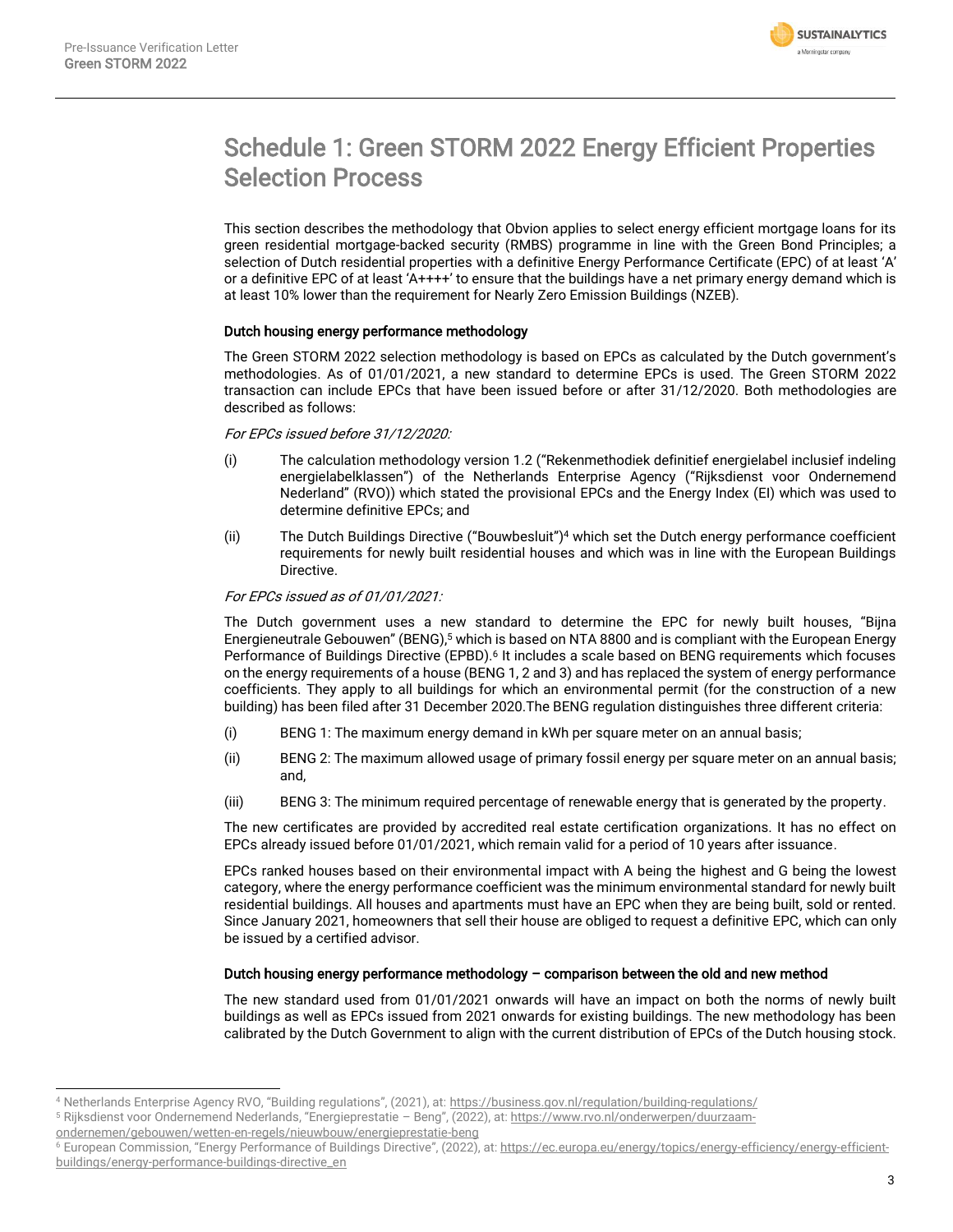

According to the "Inijking energielabels woningen", <sup>7</sup> an EPC issued under the old and new methodology will on average stay the same. Based on their calculations, 53% of the houses would receive the same energy performance certificate, while 21% would receive a one notch improvement and 17% would receive a one notch deterioration. Hence, in total 91% of the EPCs issued under both standards would be within one notch of each other. On average, the total difference is close to 0. As the Green STORM 2022 transaction can include both EPCs issued under the new and old criteria the before mentioned shows that for comparison reasons these on average align to one another.

#### Identification of houses with a net primary energy demand which is at least 10% lower than the requirement of Nearly Zero Emissions Building (NZEB)

The requirements in the Dutch Buildings Directive ("Bouwbesluit") as of 01/01/2021 for newly built houses include a maximum primary fossil energy consumption of 50 kWh/m2 per year. This translates to a minimum EPC A+++ based on the Energy Performance (Buildings) Regulations ("Regeling energieprestatie gebouwen"). In order to identify the portfolio which has a net primary energy demand which is at least 10% lower than the requirement of the NZEB, a house can have a maximum primary fossil energy consumption of 45 kWh/m2 per year. All houses built as of 01/01/2021 that have an EPC of A++++ and those that have an EPC of A+++ and a maximum primary fossil energy consumption of 45 kWh/m2 per year are therefore meeting at least 10% lower than NZEB requirements threshold (please refer to Table 1 below). Obvion applies a conservative approach to this, by focusing on the most energy efficient houses in this category by selecting only those houses that have at least an A++++ certificate. Based on the EPC data as provided by Calcasa, combined with data on the construction year, it is possible for Obvion to identify all houses that have been built since 1 January 2021 and that have at least an EPC of A++++.

| Energy performance certificate | Primary fossil energy consumption (in kWh/m <sup>2</sup> .jr) |  |  |
|--------------------------------|---------------------------------------------------------------|--|--|
| $A$ ++++                       | $= 0.00$                                                      |  |  |
| $A+++$                         | $0.01 - 50.00$                                                |  |  |
| $A++$                          | $50.01 - 75.00$                                               |  |  |
| IA+                            | $75.01 - 105.00$                                              |  |  |
| A                              | $105.01 - 160.00$                                             |  |  |
| B                              | 160.01 - 190.00                                               |  |  |
| C                              | 190.01 - 250.00                                               |  |  |
| ID                             | $250.01 - 290.00$                                             |  |  |
| ΙE                             | $290.01 - 335.00$                                             |  |  |
| ŀ                              | $335.01 - 380.00$                                             |  |  |
| lG                             | >380.00                                                       |  |  |

Table 1. EPC mapping based on primary fossil energy performance consumption (as included in the Energy Performance (Buildings) Regulations ("Regeling energieprestatie gebouwen"))

### Matching Obvion's mortgage loans with EPC data

To identify the current EPCs of Obvion's mortgage pool, Obvion matches the zip codes and addresses of the residential buildings that serve as collateral to the mortgage loans with externally provided EPC data. The data was provided by real estate data provider Calcasa.<sup>8</sup> Calcasa has provided an overview of the EPCs issued in respect of the properties that secure the relevant mortgage loans. For properties in respect of which definitive EPCs have been issued, Calcasa relied on the information provided by the RVO. Based on the EPC data provided combined with the construction year of the house, it is possible for Obvion to identify this group.

#### Obvion's green asset pool

Based on the analysis above, Obvion selects mortgage loans connected to houses built before 2021 with an EPC of at least A, and houses built as of 2021 with an EPC A++++.

As of February 2022, the green asset portfolio for Green STORM 2022 consists of 2,140 loans falling under the Low Carbon Buildings Criteria of the Climate Bonds Standard with an approximate total value of EUR 590.94 million. The asset portfolio refers to five different property types (i) single family houses, (ii) single family houses with garage, (iii) condominium, (iv) condominium with garage and (v) residential.

<sup>7</sup> INNAX, Rijksdienst voor Ondernemend Nederland, (2020), at[: https://www.rijksoverheid.nl/documenten/publicaties/2019/10/04/advies-inijking-](https://www.rijksoverheid.nl/documenten/publicaties/2019/10/04/advies-inijking-labelklassen-energielabel-op-basis-van-nta-8800-woningbouw-en-utiliteitsbouw)

[labelklassen-energielabel-op-basis-van-nta-8800-woningbouw-en-utiliteitsbouw](https://www.rijksoverheid.nl/documenten/publicaties/2019/10/04/advies-inijking-labelklassen-energielabel-op-basis-van-nta-8800-woningbouw-en-utiliteitsbouw)

<sup>8</sup> Calcasa, "About us", (2022), at: https://www.calcasa.co.uk/about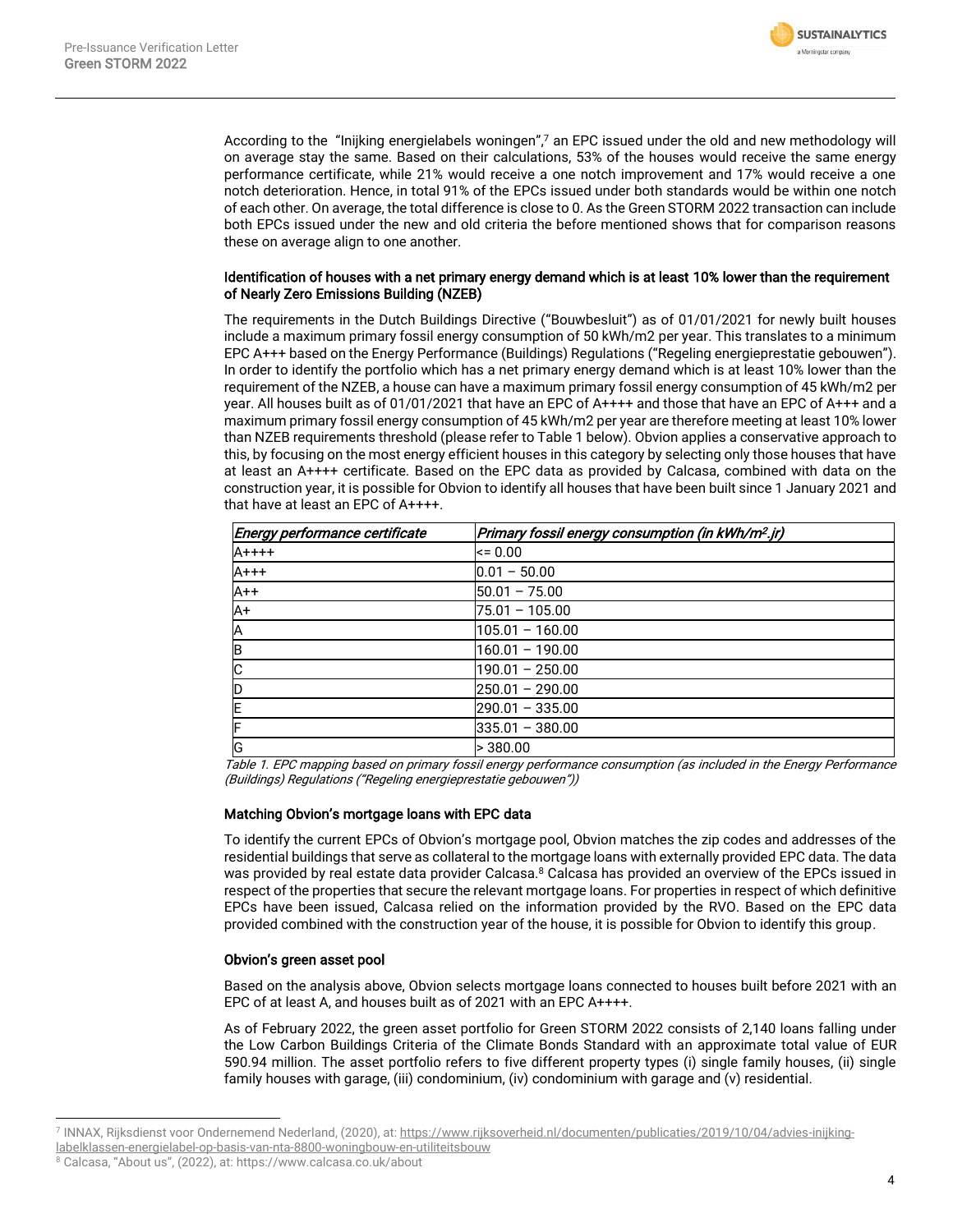

| <b>Definitive EPC</b> | Number of loans<br>(nominated assets) | Net loan value<br>(EUR million) |
|-----------------------|---------------------------------------|---------------------------------|
| 宀                     | 2,108                                 | 581.67                          |
| A+                    | 15                                    | 4.50                            |
| A++                   |                                       | 1.96                            |
| $A+++$                |                                       | 2.37                            |
| $A$ ++++              |                                       | 0.44                            |
| <b>Total</b>          | 2,140                                 | 590.94                          |

Table 2. Number and value of mortgage loans linked to the green asset portfolio as of February 2022.

The selection of the actual mortgage loans that will be included in the pool is done by a team set up for the Green STORM 2022 transaction consisting of members of Obvion's Funding & Portfolio Management team, Rabobank's Securitisation & Covered Bonds team and Rabobank's Sustainable Capital Markets team.

The above selection methodology leads to a total eligible pool of assets for Obvion's Green RMBS. Obvion will randomly select a final pool from the pool to match the final note size. The proceeds of the notes will be used to refinance these existing mortgage loans following the transaction documentation.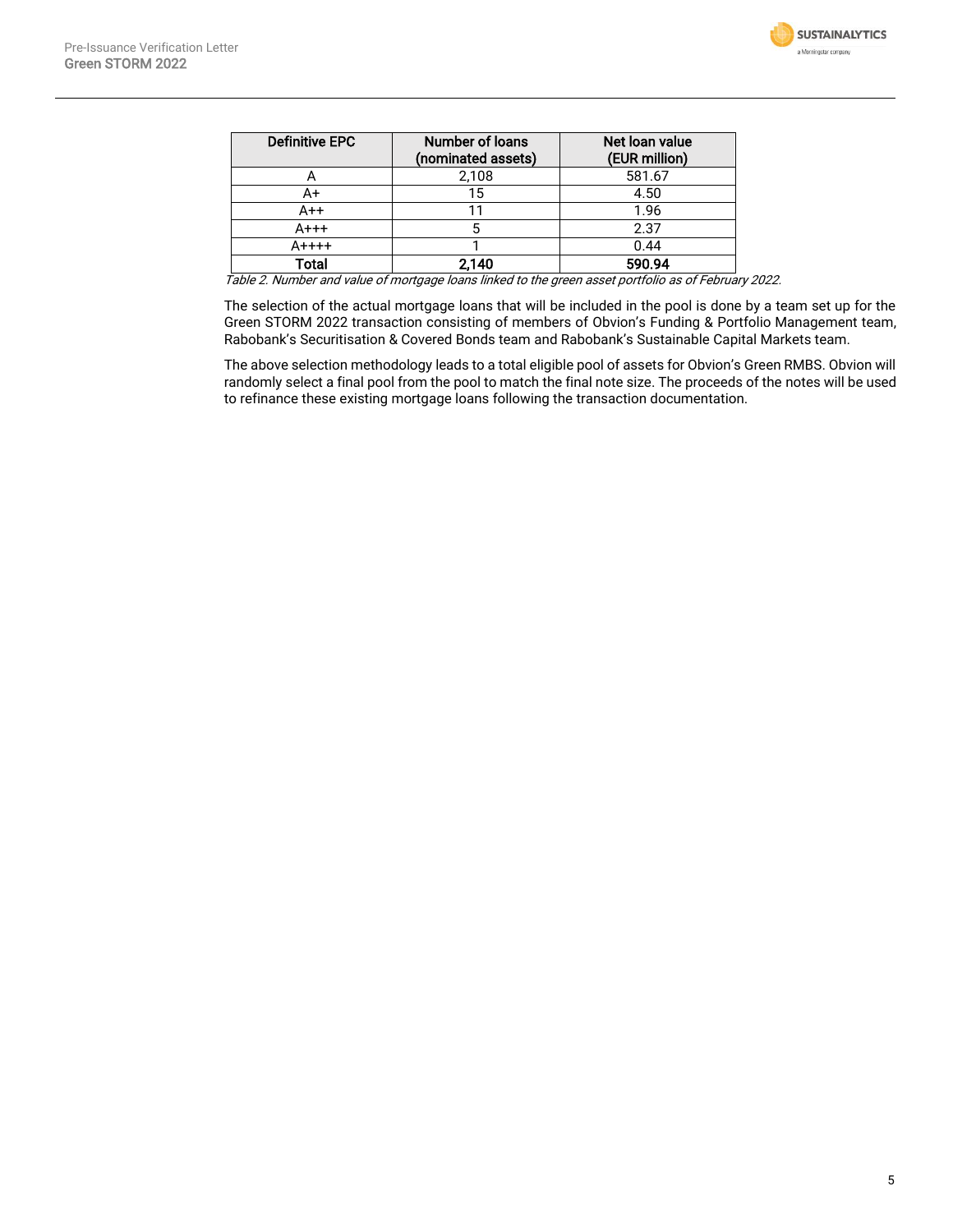

# Schedule 2A: Pre-Issuance General Requirements

Sustainalytics has conducted this verification using the following Pre-Issuance Requirements under Climate Bonds Standard Version 3.0:

| 1. Use of Proceeds                                                    | The Issuer shall document the Nominated Projects & Assets which are<br>1.1<br>proposed to be associated with the Bond and which have been assessed as<br>likely to be Eligible Projects & Assets. The Issuer shall establish a list of<br>Nominated Projects & Assets which can be kept up-to-date during the term of<br>the Bond. |  |  |  |
|-----------------------------------------------------------------------|------------------------------------------------------------------------------------------------------------------------------------------------------------------------------------------------------------------------------------------------------------------------------------------------------------------------------------|--|--|--|
|                                                                       | The expected Net Proceeds of the Bond shall be no greater than the Issuer's<br>$1.2^{\circ}$<br>total investment exposure to the proposed Nominated Projects & Assets, or<br>the relevant proportion of the total Market Value of the proposed Nominated<br>Projects & Assets which are owned or funded by the Issuer.             |  |  |  |
|                                                                       | Nominated Projects & Assets shall not be nominated to other Certified Climate<br>1.3<br>Bonds, Certified Climate Loans, Certified Climate Debt Instruments, green<br>bonds, green loans or other labelled instruments (such as social bonds or SDG<br>bonds) unless it is demonstrated by the Issuer that:                         |  |  |  |
|                                                                       | 1.3.1<br>distinct portions of the Nominated Projects & Assets are being funded<br>by different Certified Climate Bonds, Certified Climate Loans, Certified<br>Climate Debt Instruments, green bonds, green loans or other labelled<br>instruments; or,                                                                             |  |  |  |
|                                                                       | 1.3.2<br>the existing Certified Climate Bond, Certified Climate Loan or Certified<br>Climate Debt Instrument is being refinanced via another Certified<br>Climate Bond, Certified Climate Loan or Certified Climate Debt<br>Instrument.                                                                                            |  |  |  |
| 2. Process for<br>Evaluation and<br>Selection of<br>Projects & Assets | 2.1<br>The Issuer shall establish, document and maintain a decision-making process<br>which it uses to determine the eligibility of the Nominated Projects & Assets.<br>The decision-making process shall include, without limitation:                                                                                             |  |  |  |
|                                                                       | 2.1.1<br>A statement on the climate-related objectives of the Bond;                                                                                                                                                                                                                                                                |  |  |  |
|                                                                       | How the climate-related objectives of the Bond are positioned within<br>2.1.2<br>the context of the Issuer's overarching objectives, strategy, policy<br>and/or processes relating to environmental sustainability;                                                                                                                |  |  |  |
|                                                                       | 2.1.3<br>The Issuer's rationale for issuing the Bond;                                                                                                                                                                                                                                                                              |  |  |  |
|                                                                       | A process to determine whether the Nominated Projects & Assets<br>2.1.4<br>meet the eligibility requirements specified in Part C of the Climate<br>Bonds Standard.                                                                                                                                                                 |  |  |  |
|                                                                       | Note to 2.1: A wide variety of climate-related objectives are possible. These can<br>vary from increasing the installed capacity of low carbon assets, such as solar<br>power facilities, to having a specific objective focused on the operations or indirect<br>effects of the projects & assets, such as emissions reductions.  |  |  |  |
|                                                                       | The climate-related objectives of the Bond, as stated by the Issuer, have<br>implications for the reporting requirements under the Climate Bonds Standard. See<br>Clauses 2.3, 5.2, 5.8, 6.1.1 and 8.4.                                                                                                                            |  |  |  |
|                                                                       | The Issuer should include under Clause 2.1 further aspects of the decision-<br>2.2<br>making process, including:                                                                                                                                                                                                                   |  |  |  |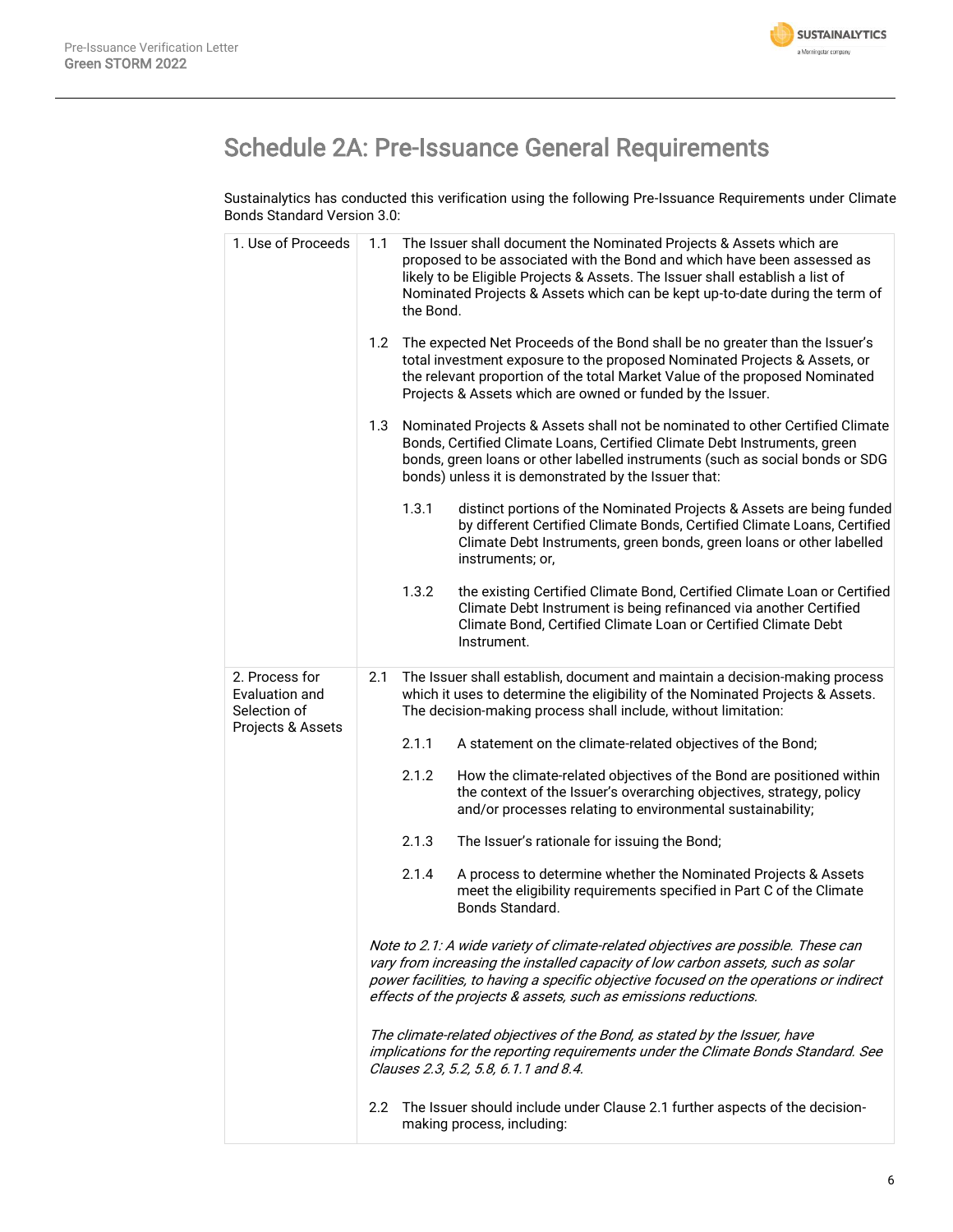

|                              |     | 2.2.1 | related eligibility criteria, including, if applicable, exclusion criteria or<br>any other process, applied to identify and manage potentially material<br>environmental, social or governance risks associated with the<br>Nominated Projects & Assets;                                                                                                                                                                                    |
|------------------------------|-----|-------|---------------------------------------------------------------------------------------------------------------------------------------------------------------------------------------------------------------------------------------------------------------------------------------------------------------------------------------------------------------------------------------------------------------------------------------------|
|                              |     | 2.2.2 | any green standards or certifications referenced in the selection of<br>Nominated Projects & Assets.                                                                                                                                                                                                                                                                                                                                        |
|                              | 2.3 |       | The Issuer shall assess that all proposed Nominated Projects & Assets to be<br>associated with the Bond meet the documented objectives as stated under<br>Clause 2.1.1 and are likely to conform to the relevant eligibility requirements<br>under Part C of the Climate Bonds Standard.                                                                                                                                                    |
| 3. Management of<br>Proceeds | 3.1 |       | The systems, policies and processes to be used for management of the Net<br>Proceeds shall be documented by the Issuer and disclosed to the Verifier, and<br>shall include arrangements for the following activities:                                                                                                                                                                                                                       |
|                              |     | 3.1.1 | Tracking of proceeds: The Net Proceeds of the Bond can be credited to<br>a sub-account, moved to a sub-portfolio, or otherwise tracked by the<br>Issuer in an appropriate manner and documented.                                                                                                                                                                                                                                            |
|                              |     | 3.1.2 | Managing unallocated proceeds: The balance of unallocated Net<br>Proceeds can be managed as per the requirements in Clause 7.3.                                                                                                                                                                                                                                                                                                             |
|                              |     | 3.1.3 | Earmarking funds to Nominated Projects & Assets: An earmarking<br>process can be used to manage and account for funding to the<br>Nominated Projects & Assets and enables estimation of the share of<br>the Net Proceeds being used for financing and refinancing.                                                                                                                                                                          |
| 4. Reporting                 | 4.1 |       | The Issuer shall prepare a Green Bond Framework and make it publicly available<br>prior to Issuance or at the time of Issuance. The Green Bond Framework shall<br>include, without limitation:                                                                                                                                                                                                                                              |
|                              |     | 4.1.1 | Confirmation that the Bonds issued under the Green Bond Framework<br>are aligned with the Climate Bonds Standard. This may include<br>statements of alignment with other applicable standards, such as the<br>EU Green Bond Standard, the ASEAN Green Bond Standard, Chinese<br>domestic regulations, Japanese Green Bond Guidelines, etc.;                                                                                                 |
|                              |     | 4.1.2 | A summary of the expected use of proceeds, as defined under Clause<br>1.1, and the expected contribution of the relevant sectors or sub-<br>sectors to the rapid transition required to achieve the goals of the Paris<br>Climate Agreement;                                                                                                                                                                                                |
|                              |     | 4.1.3 | A description of the decision-making process, as defined under Clause<br>2.1, with particular reference to the requirements in Clause 2.1.2;                                                                                                                                                                                                                                                                                                |
|                              |     | 4.1.4 | Information on the methodology and assumptions to be used for:<br>confirming, where required by relevant Sector Eligibility Criteria, the<br>characteristics or performance of Nominated Projects & Assets<br>required to conform to the relevant eligibility requirements under Part<br>C of the Climate Bonds Standard; and any other additional impact<br>metrics that the issuer will define.                                           |
|                              |     | 4.1.5 | A summary of the approach to the management of unallocated Net<br>Proceeds in accordance with Clause 3.1;                                                                                                                                                                                                                                                                                                                                   |
|                              |     | 4.1.6 | The intended approach to providing Update Reports to reaffirm<br>conformance with the Climate Bonds Standard while the Bond remains<br>outstanding;                                                                                                                                                                                                                                                                                         |
|                              |     | 4.1.7 | The list of proposed Nominated Projects & Assets associated with the<br>Bond and the investment areas, as provided in Clause 9.1, into which<br>the Nominated Projects & Assets fall. Where there are limits on the<br>amount of detail that can be made available about specific Nominated<br>Projects & Assets, information shall be presented on the investment<br>areas which the Nominated Projects & Assets fall into, as provided in |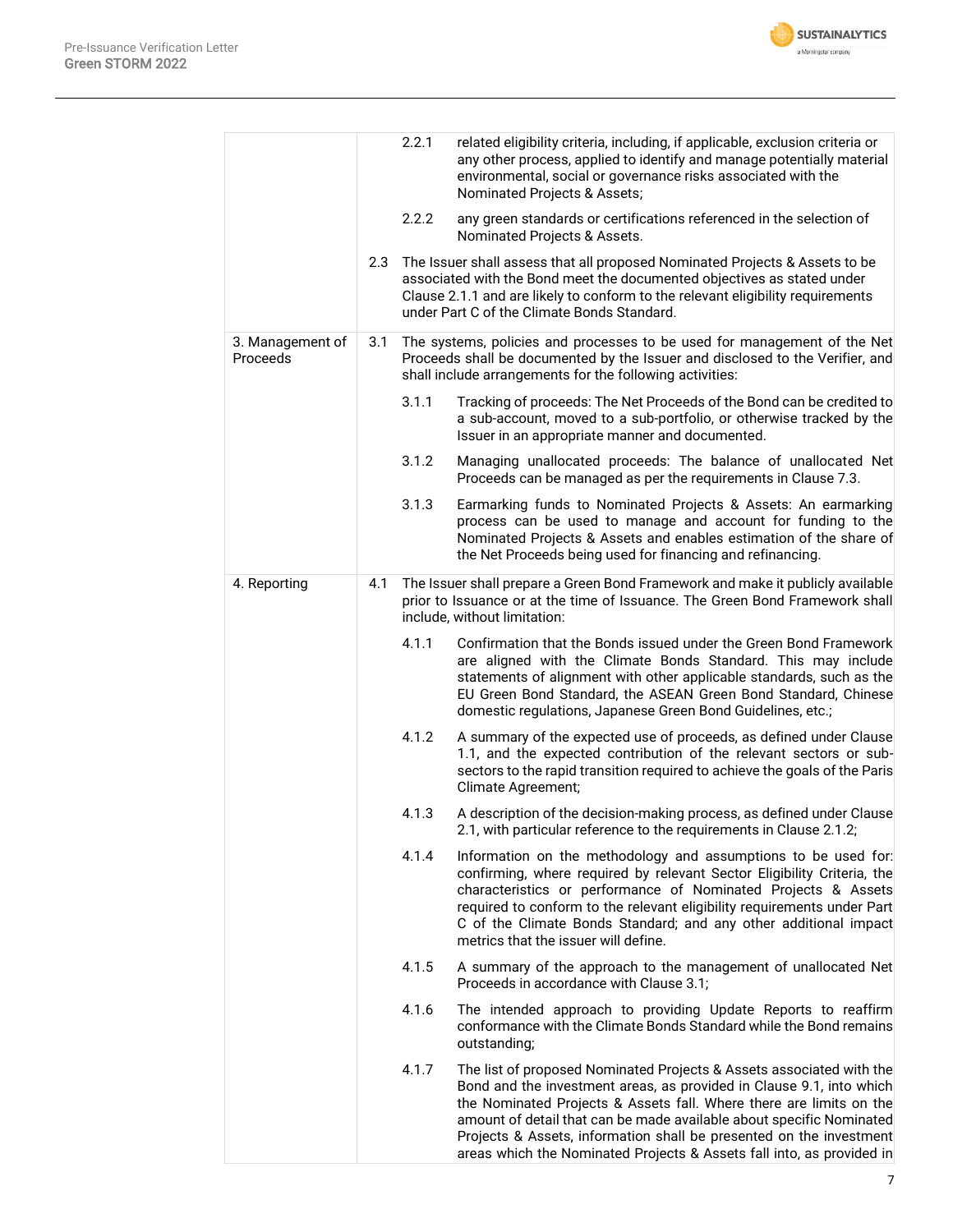

|       | Clause 9.1, and the Issuer shall provide an explanation of why detail on<br>Nominated Projects & Assets is limited;                                                                                                                                                                                                                                                                                                                                                                                                                                       |
|-------|-----------------------------------------------------------------------------------------------------------------------------------------------------------------------------------------------------------------------------------------------------------------------------------------------------------------------------------------------------------------------------------------------------------------------------------------------------------------------------------------------------------------------------------------------------------|
| 4.1.8 | Where a proportion of the Net Proceeds are used for refinancing, an<br>estimate of the share of the Net Proceeds used for financing and<br>refinancing, and the relevant Nominated Projects & Assets or<br>investment areas which may be refinanced. This may also include the<br>expected look-back period for refinanced Nominated Projects &<br>Assets.                                                                                                                                                                                                |
|       | Note: Issuers are encouraged to disclose as much information as possible with<br>respect to Nominated Projects & Assets. However, in many cases it is not possible<br>for the Issuer to disclose detailed information about specific projects & assets prior<br>to the issuance of the Bond. This limitation may be due to confidentiality<br>arrangements with owners of projects & assets, the dynamic nature of the project<br>portfolio, competitive considerations, or other legal provisions which limit the<br>disclosure of detailed information. |
| 4.2   | The Issuer shall include in the Disclosure Documentation:                                                                                                                                                                                                                                                                                                                                                                                                                                                                                                 |
| 4.2.1 | The investment areas, as provided in Clause 9.1, into which the<br>Nominated Projects & Assets fall;                                                                                                                                                                                                                                                                                                                                                                                                                                                      |
| 4.2.2 | The intended types of temporary investment instruments for the<br>management of unallocated Net Proceeds in accordance with Clause<br>7.3;                                                                                                                                                                                                                                                                                                                                                                                                                |
| 4.2.3 | The Verifier engaged by the Issuer for the mandatory verification<br>engagements;                                                                                                                                                                                                                                                                                                                                                                                                                                                                         |
| 4.2.4 | The intended approach to providing Update Reports to reaffirm<br>conformance with the Climate Bonds Standard while the Bond remains<br>outstanding, including the location of the published documents;                                                                                                                                                                                                                                                                                                                                                    |
| 4.2.5 | The Climate Bonds Initiative Disclaimer provided in the Certification<br>Agreement.                                                                                                                                                                                                                                                                                                                                                                                                                                                                       |
|       | Note to 4.2.4: Issuers are encouraged to provide their Update Reports through existing<br>reporting channels for the bond markets, such as the Electronic Municipal Market<br>Access (EMMA) website for the US Municipality sector.                                                                                                                                                                                                                                                                                                                       |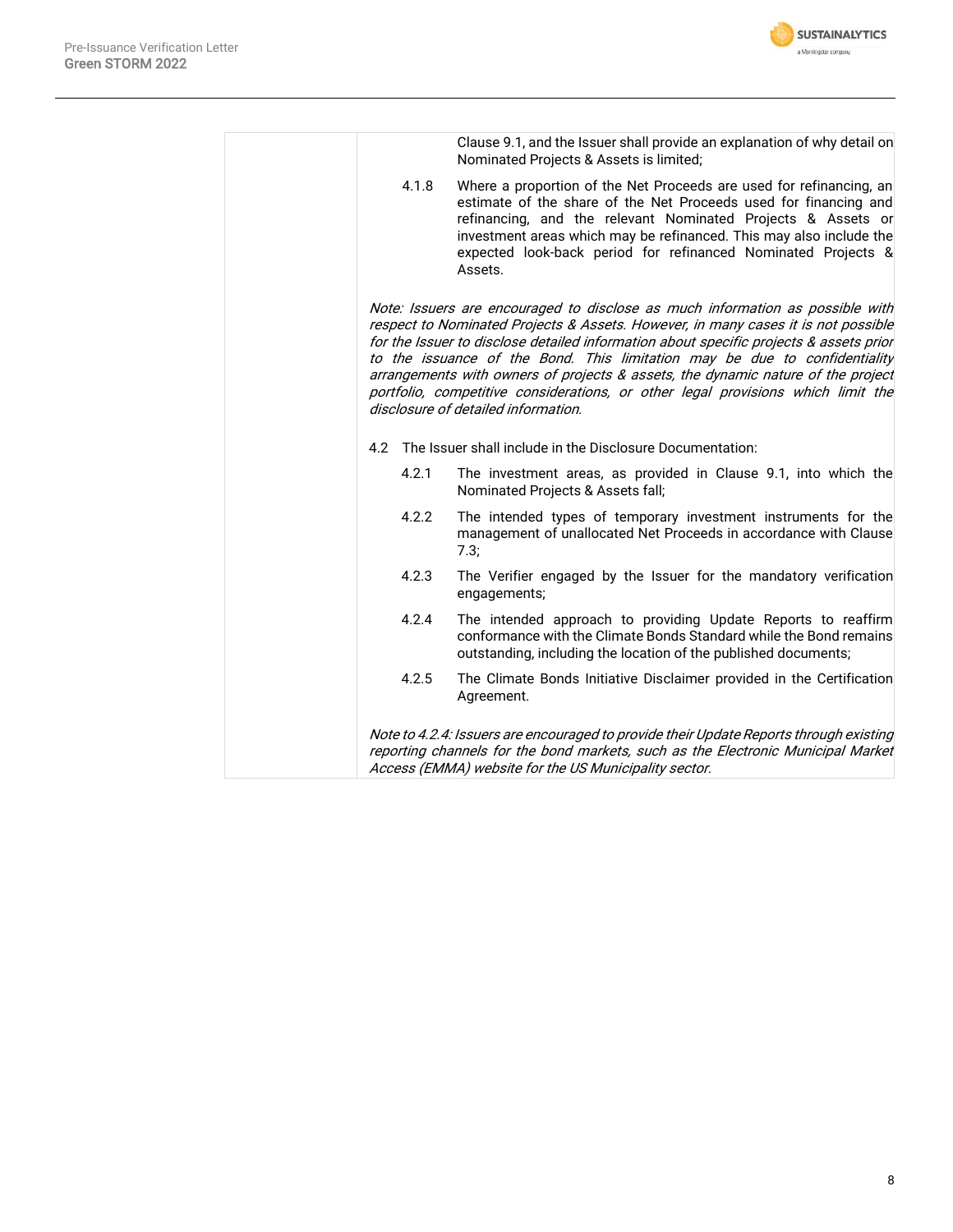

# Schedule 2B: Conformance to the Pre-Issuance Requirements

Details of Obvion 's internal processes and controls as per the Pre-Issuance Requirements are provided below:

| <b>Procedure</b><br>Performed                                         | <b>Factual Findings</b>                                                                                                                                                                                                                                                                                                                                                                                                                                                                                                                                                                                    | Error or<br><b>Exceptions</b><br><b>Identified</b> |
|-----------------------------------------------------------------------|------------------------------------------------------------------------------------------------------------------------------------------------------------------------------------------------------------------------------------------------------------------------------------------------------------------------------------------------------------------------------------------------------------------------------------------------------------------------------------------------------------------------------------------------------------------------------------------------------------|----------------------------------------------------|
| 1. Use of Proceeds                                                    | 1.1<br>Obvion has developed a list of proposed Nominated Projects<br>& Assets which comply with the Low Carbon Buildings sector<br>criteria of the Climate Bonds Standard. Obvion intends to<br>keep this list updated with all the financed projects that fall<br>within the scope of the Green STORM 2022 green bond<br>program and Framework. The proposed Nominated Projects<br>and Assets include:<br>Mortgage loans for residential buildings in the<br>$\bullet$<br>Netherlands built before 31/12/2020 that have achieved<br>a definitive Energy Performance Certificate (EPC) of at<br>least 'A'. | None                                               |
|                                                                       | Mortgage loans for residential buildings in the<br>$\bullet$<br>Netherlands built as of 01/01/2021 that have obtained a<br>definitive EPC of at least 'A++++' to ensure that the<br>buildings have a net primary energy demand which is at<br>least 10% lower than the requirement for nearly zero-<br>energy buildings (NZEB).                                                                                                                                                                                                                                                                            |                                                    |
|                                                                       | Obvion's management confirms that the net proceeds of the<br>1.2<br>future bond will not be greater than the total investment<br>exposure to the proposed Nominated Projects & Assets.                                                                                                                                                                                                                                                                                                                                                                                                                     |                                                    |
|                                                                       | 1.3<br>Obvion's management confirms that the Nominated Projects<br>& Assets will not be nominated to other Certified Climate<br>Bonds, Certified Climate Loans, Certified Climate Debt<br>Instrument, green bonds, green loans or other labelled<br>instruments unless it is demonstrated by Obvion that distinct<br>portions of the Nominated Projects & Assets are being<br>funded by different instruments or that the existing<br>instrument is being refinanced via another labelled<br>instrument.                                                                                                   |                                                    |
| 2. Process for<br>Evaluation and<br>Selection of<br>Projects & Assets | 2.1.1. The Green STORM 2022 states that the intention of the green<br>bonds are to improve the energy performance of residential<br>building stock in the Netherlands.                                                                                                                                                                                                                                                                                                                                                                                                                                     | None                                               |
|                                                                       | 2.1.2. Obvion's environmental objectives are summarized in the<br>Green STORM 2022.                                                                                                                                                                                                                                                                                                                                                                                                                                                                                                                        |                                                    |
|                                                                       | 2.1.3. Obvion's rationale for issuing green bonds is primarily to use<br>the proceeds to refinance a mortgage asset pool of<br>residential buildings in the Netherlands.                                                                                                                                                                                                                                                                                                                                                                                                                                   |                                                    |
|                                                                       | 2.1.4. The Green STORM 2022 includes a process for project<br>evaluation and selection which is performed by a dedicated<br>Green STORM project team.                                                                                                                                                                                                                                                                                                                                                                                                                                                      |                                                    |
|                                                                       | 2.2.1. Obvion has sufficient measures in place to manage and<br>mitigate environmental and social risks that are commonly<br>associated with the eligible category.                                                                                                                                                                                                                                                                                                                                                                                                                                        |                                                    |
|                                                                       | 2.2.2. Obvion's internal team consisting of representatives from<br>Obvion's Funding & Portfolio Management team, Rabobank's                                                                                                                                                                                                                                                                                                                                                                                                                                                                               |                                                    |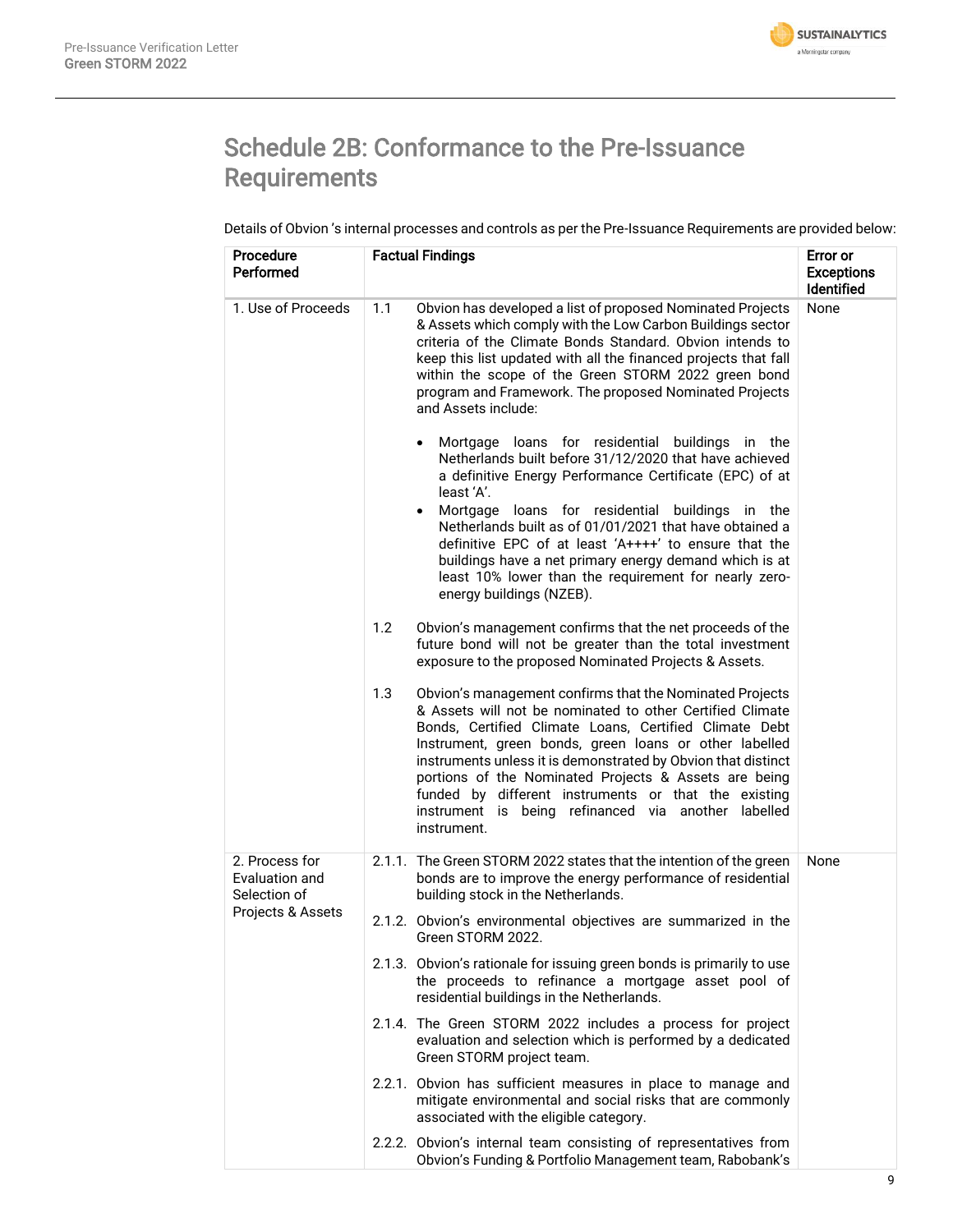

|                                   |       | Securitisation & Covered Bonds team and Rabobank's<br>Sustainable Capital Markets team verify that all proposed<br>Nominated Projects & Assets conform to the Climate Bonds<br>Taxonomy and Low Carbon Buildings sector criteria.                                                                                                                                                                                                                                                                                                                    |      |
|-----------------------------------|-------|------------------------------------------------------------------------------------------------------------------------------------------------------------------------------------------------------------------------------------------------------------------------------------------------------------------------------------------------------------------------------------------------------------------------------------------------------------------------------------------------------------------------------------------------------|------|
| 3. Management of<br>Proceeds      | 3.1.1 | The Green STORM 2022 outlines a process by which<br>proceeds will be tracked.                                                                                                                                                                                                                                                                                                                                                                                                                                                                        | None |
|                                   |       | 3.1.2 Obvion has confirmed that proceeds from Green STORM<br>2022 will be fully allocated upon issuance and Obvion will<br>report on the portfolio regarding size, prepayments, defaults<br>and losses on a monthly basis.                                                                                                                                                                                                                                                                                                                           |      |
|                                   | 3.1.3 | The Green STORM 2022 details the process Obvion will use<br>to allocate and manage green bonds proceeds. This will<br>enable the estimation of the share of the Net Proceeds being<br>used for refinancing.                                                                                                                                                                                                                                                                                                                                          |      |
| 4. Reporting Prior<br>to Issuance |       | 4.1.1. Bonds issued under the Green STORM 2022 are intended to<br>align with the Climate Bonds Standard.                                                                                                                                                                                                                                                                                                                                                                                                                                             | None |
|                                   |       | 4.1.2. The Green STORM 2022 indicates that green bond proceeds<br>will be used, as defined under Clause 1.1, and the expected<br>contribution of the relevant sectors or sub-sectors to the<br>rapid transition required to achieve the goals of the Paris<br>Climate Agreement.                                                                                                                                                                                                                                                                     |      |
|                                   |       | 4.1.3. The Green STORM 2022 provides detail on its decision-<br>making process, in which the Company has defined the steps<br>that it will take to match Obvion's mortgage loans with<br>qualifying EPCs, based on data and research from Calcasa, a<br>third-party real estate data provider. The final selection of<br>eligible mortgages will be carried out by an internal team set<br>up for this purpose.                                                                                                                                      |      |
|                                   |       | 4.1.4. Obvion's Nominated Projects & Assets will conform with the<br>Low Carbon Buildings sector criteria. Obvion may report on<br>the following impact metrics: breakdown of portfolio by<br>EPCs, energy consumption and CO <sub>2</sub> emissions of properties.                                                                                                                                                                                                                                                                                  |      |
|                                   |       | 4.1.5. Obvion will manage unallocated net proceeds in accordance<br>with Clause 3.1.                                                                                                                                                                                                                                                                                                                                                                                                                                                                 |      |
|                                   |       | 4.1.6. Obvion will appoint an approved third-party verifier to confirm<br>the bond's conformance with pre-issuance requirements of<br>the Low Carbon Buildings Criteria of the Climate Bonds<br>Standard.                                                                                                                                                                                                                                                                                                                                            |      |
|                                   |       | 4.1.7. Obvion's Nominated Projects & Assets fall under Low Carbon<br>Buildings sector criteria. Information made available to<br>investors will include loan by loan data on the underlying pool<br>of eligible assets on a quarterly basis. As part of the regular<br>investor reporting, Obvion will publish on a quarterly basis<br>information on the EPCs of the properties securing the<br>mortgage loans. Obvion will report yearly on the composition<br>of the mortgages in the pool in terms of compliance with the<br>selection criteria. |      |
|                                   |       | 4.1.8. Obvion has estimated that all proceeds will be used for the<br>refinancing of mortgage-backed residential buildings.                                                                                                                                                                                                                                                                                                                                                                                                                          |      |
|                                   |       | 4.2.1. Obvion's Nominated Projects & Assets will conform with the<br>Low Carbon Buildings sector criteria.                                                                                                                                                                                                                                                                                                                                                                                                                                           |      |
|                                   |       |                                                                                                                                                                                                                                                                                                                                                                                                                                                                                                                                                      |      |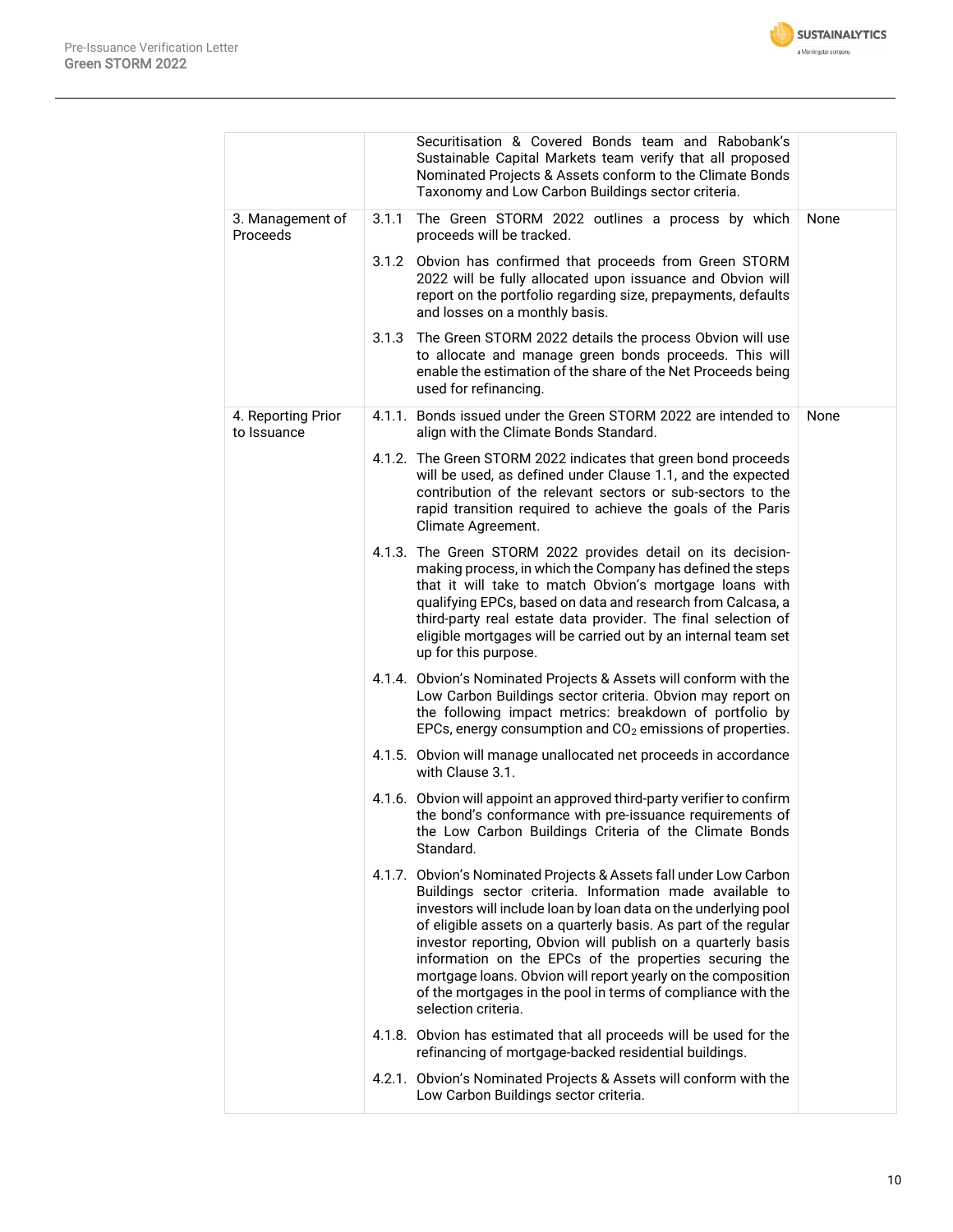

| accordance with Clause 7.3 of the Climate Bonds Standard. |                                                                                                                                                                                                                                                                                                                                                                                                                                                                                                                                                                                                                                                                                                                                                                                                  |
|-----------------------------------------------------------|--------------------------------------------------------------------------------------------------------------------------------------------------------------------------------------------------------------------------------------------------------------------------------------------------------------------------------------------------------------------------------------------------------------------------------------------------------------------------------------------------------------------------------------------------------------------------------------------------------------------------------------------------------------------------------------------------------------------------------------------------------------------------------------------------|
|                                                           |                                                                                                                                                                                                                                                                                                                                                                                                                                                                                                                                                                                                                                                                                                                                                                                                  |
|                                                           |                                                                                                                                                                                                                                                                                                                                                                                                                                                                                                                                                                                                                                                                                                                                                                                                  |
| Certification Agreement in disclosure documentation.      |                                                                                                                                                                                                                                                                                                                                                                                                                                                                                                                                                                                                                                                                                                                                                                                                  |
|                                                           | 4.2.2. The intended types of temporary investment instruments for<br>the management of unallocated Net Proceeds are in<br>4.2.3. Obvion has confirmed that an approved third-party verifier<br>will conduct periodic assurance within two years to reaffirm<br>conformance of the bond with the Low Carbon Buildings<br>criteria of the Climate Bonds Standard.<br>4.2.4. Obvion will make Green STORM 2022 transaction data on the<br>composition of the mortgages in the transaction pool<br>available in a yearly report. Moreover, Obvion will publish<br>information on the EPCs of the properties securing the<br>mortgage loans on a quarterly basis.<br>4.2.5. Sustainalytics notes that under the terms of its certification.<br>Obvion must include the CBI Disclaimer provided in the |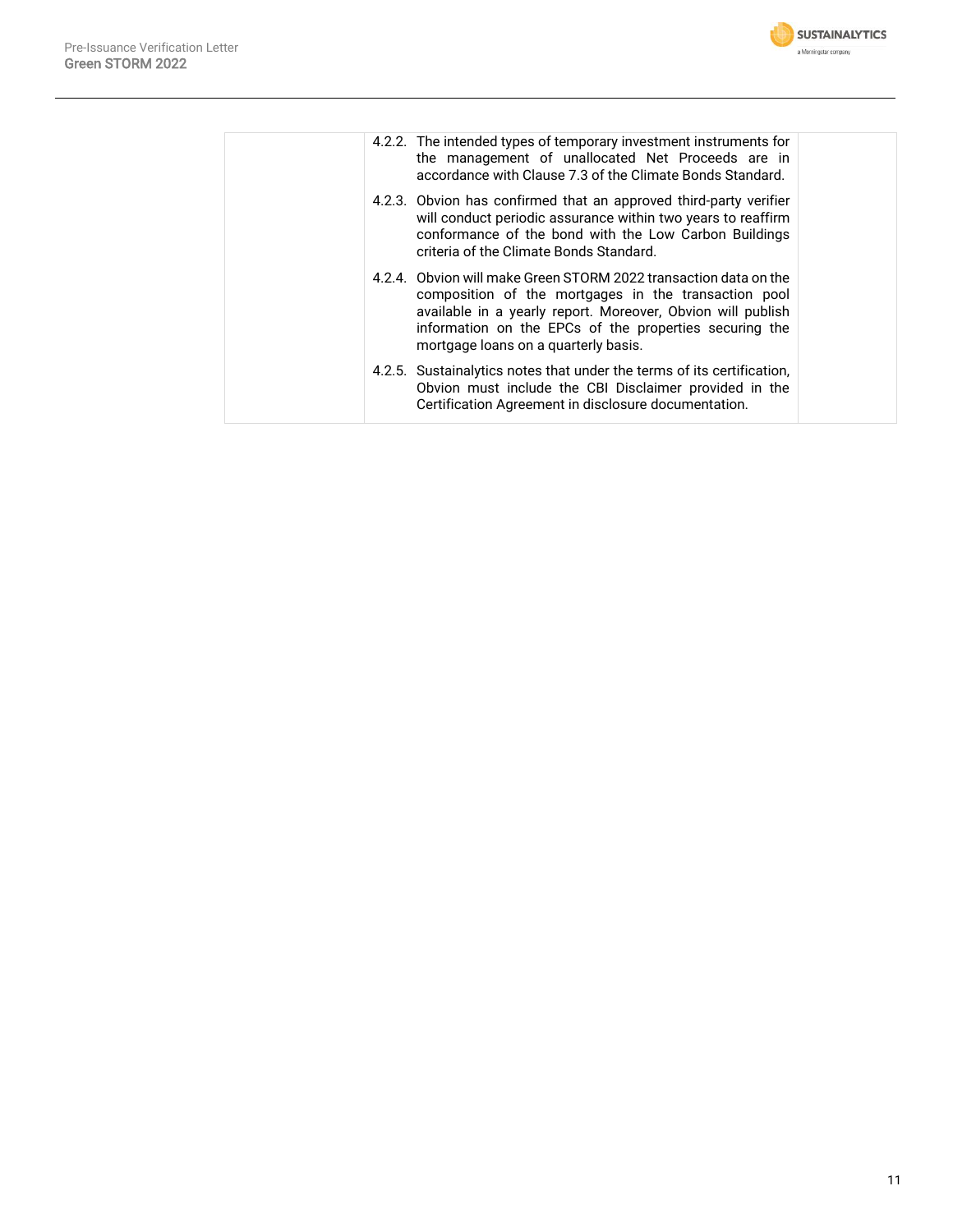

## Disclaimer

#### Copyright ©2022 Sustainalytics. All rights reserved.

The information, methodologies and opinions contained or reflected herein are proprietary of Sustainalytics and/or its third party suppliers (Third Party Data), and may be made available to third parties only in the form and format disclosed by Sustainalytics, or provided that appropriate citation and acknowledgement is ensured. They are provided for informational purposes only and (1) do not constitute an endorsement of any product or project; (2) do not constitute investment advice, financial advice or a prospectus; (3) cannot be interpreted as an offer or indication to buy or sell securities, to select a project or make any kind of business transactions; (4) do not represent an assessment of the issuer's economic performance, financial obligations nor of its creditworthiness; and/or (5) have not and cannot be incorporated into any offering disclosure.

These are based on information made available by the issuer and therefore are not warranted as to their merchantability, completeness, accuracy, up-to-datedness or fitness for a particular purpose. The information and data are provided "as is" and reflect Sustainalytics` opinion at the date of their elaboration and publication. Sustainalytics accepts no liability for damage arising from the use of the information, data or opinions contained herein, in any manner whatsoever, except where explicitly required by law. Any reference to third party names or Third Party Data is for appropriate acknowledgement of their ownership and does not constitute a sponsorship or endorsement by such owner. A list of our third-party data providers and their<br>respective terms of use is available on our website. For more information. respective terms of use is available on our website. For more information, visit [http://www.sustainalytics.com/legal-disclaimers.](http://www.sustainalytics.com/legal-disclaimers)

The issuer is fully responsible for certifying and ensuring the compliance with its commitments, for their implementation and monitoring.

In case of discrepancies between the English language and translated versions, the English language version shall prevail.